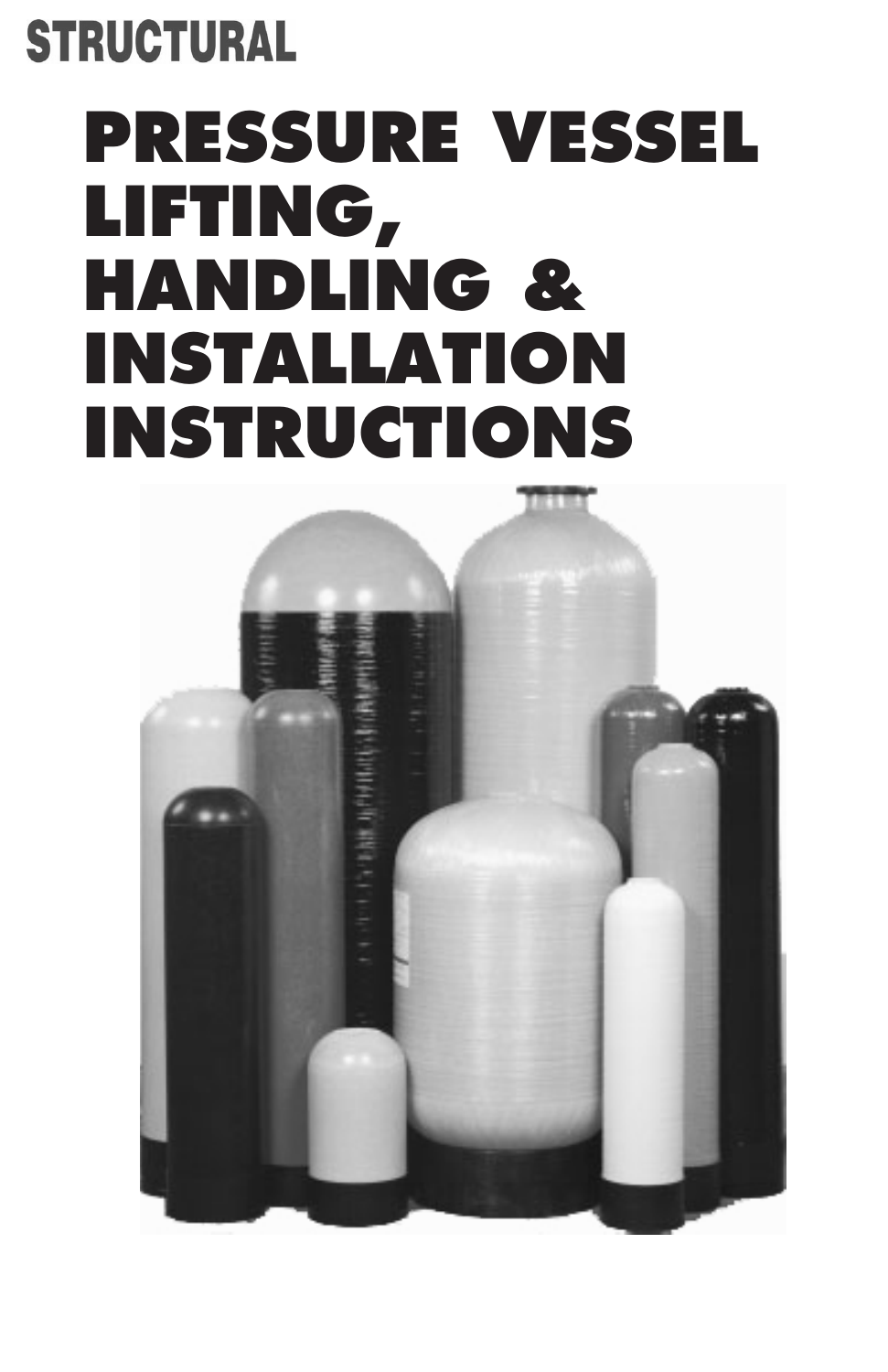#### ContentsPage

| Basic Handling Rules 4                              |  |
|-----------------------------------------------------|--|
| Approved Lifting Methods  8                         |  |
| 10. Installing Pressure Vessel with Fiberglass Base |  |

| Flange Cover Assembly and Torque Ratings 12     |
|-------------------------------------------------|
| Side Flange Support Strength 14                 |
|                                                 |
| Vacuum Protection Flex Connectors 16            |
|                                                 |
| <b>Vertical Base Removal and Replacement 19</b> |
| Install the New Base 21                         |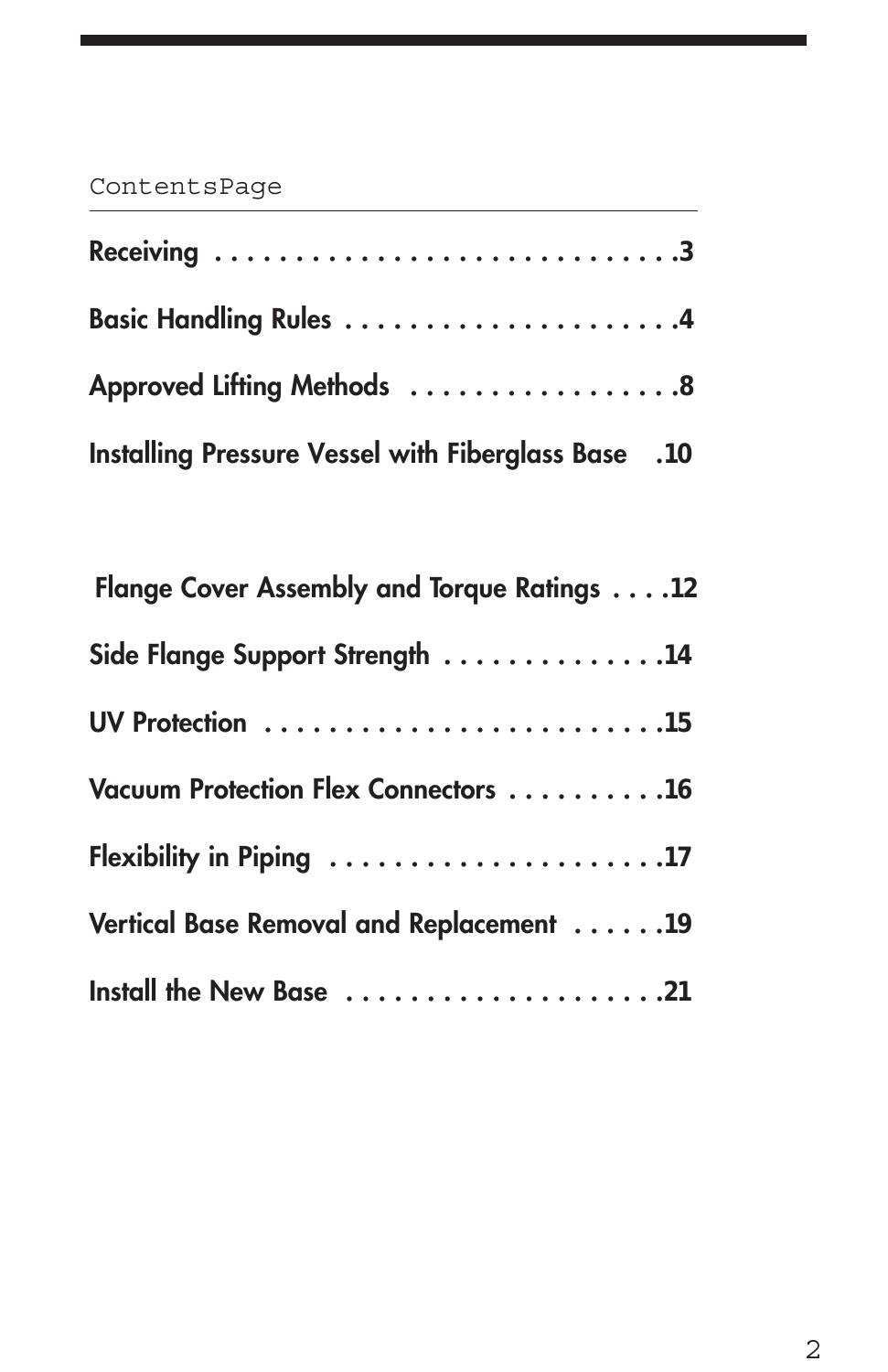#### **RECEIVING**

Pressure vessels from Structural are protected during shipment by custom-size cradle skids. All pressure vessels are placed horizontally on the skid.



A pressure vessel with an integral **Fiberglass base** vertical upright position before removing its skid.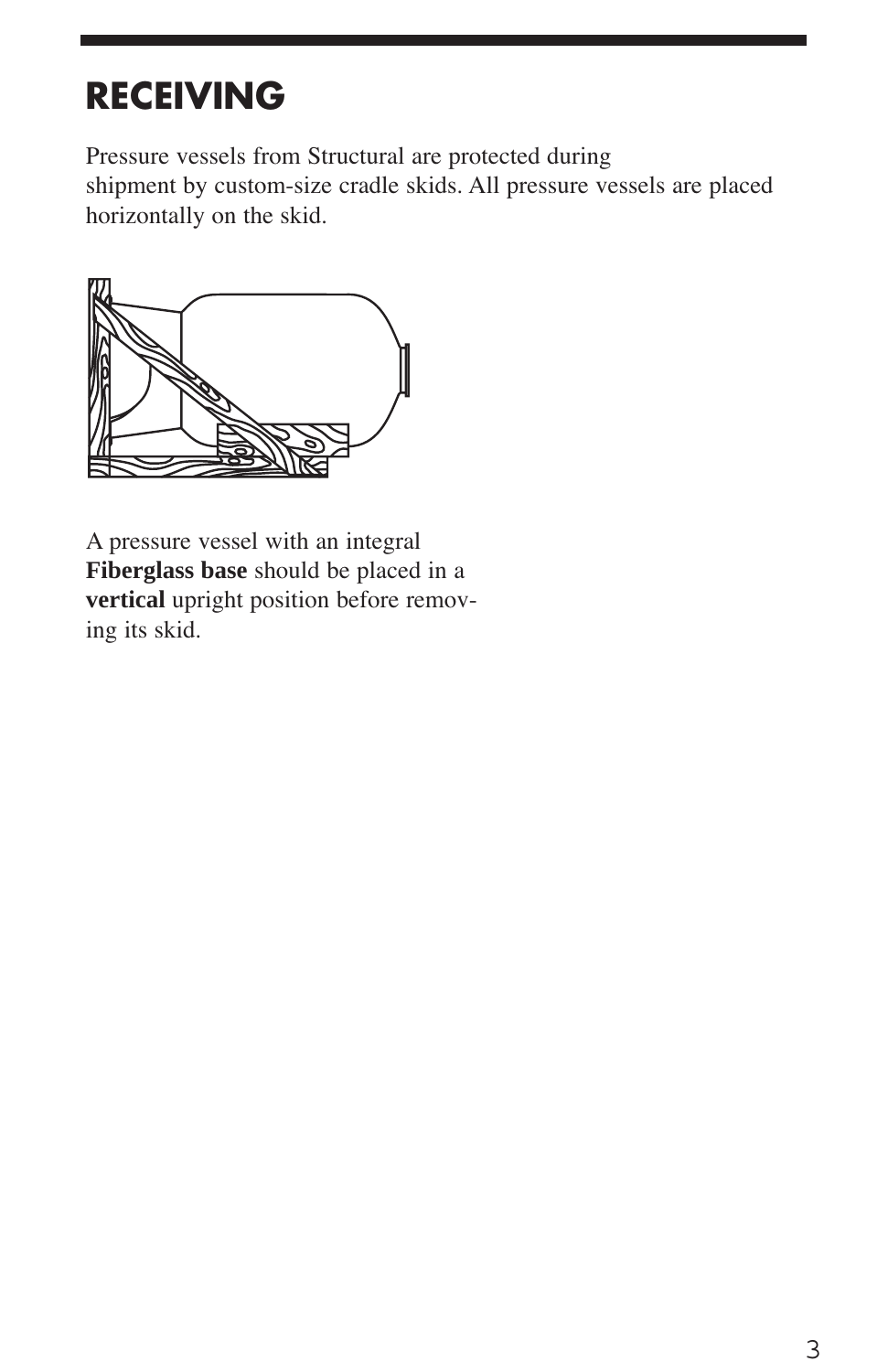#### **BASIC HANDLING RULES**

This guide is designed to help install pressure vessels properly. Improper handling or installation can result in damage or pressure vessel failure.



1. If pressure vessels are being stored prior to installation, leave them in their **protective shipping skid** until ready to install.



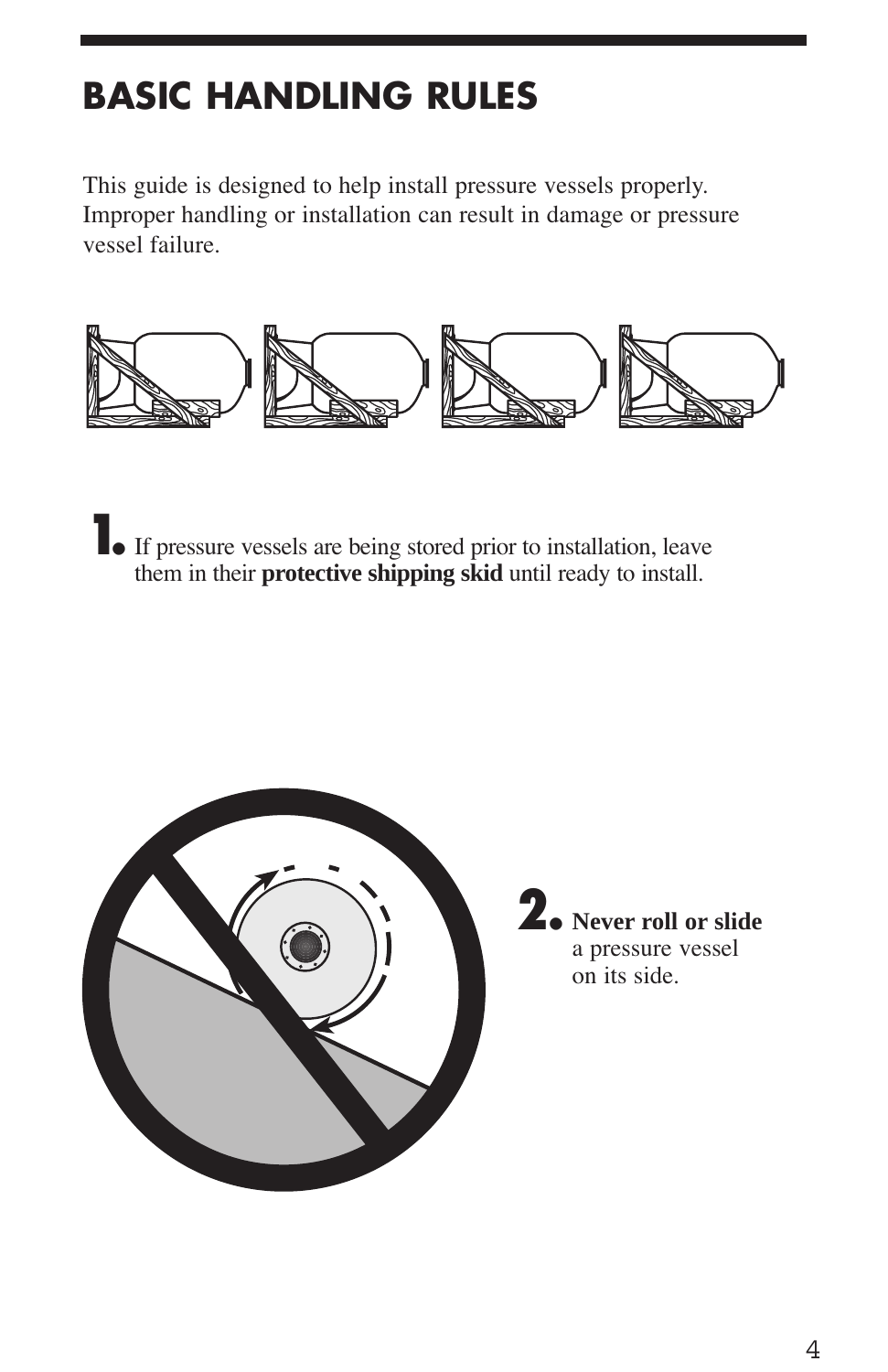3. Never drop a pressure vessel or allow **hard** impact or abrasion of the pressure vessel from contact with walls, partitions, tools, or equipment.



Lift the pressure vessel using a crane or forklift and the approved methods shown on pages 8 and 9.

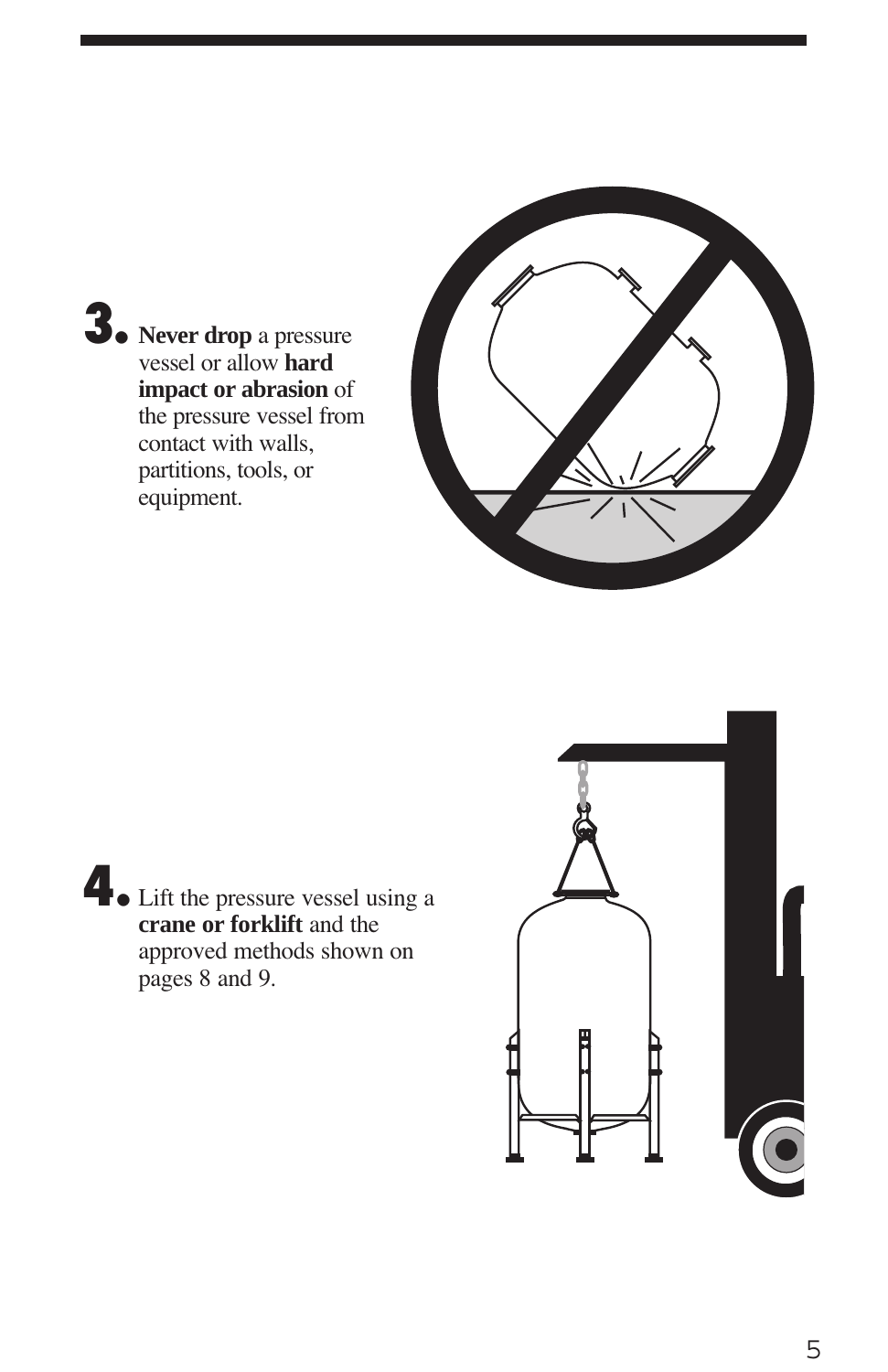#### **BASIC HANDLING RULES** continued



5. Operators of hoist equipment<br>must follow proper rigging procedures.



b. Avoid use of hooks or equipment on the **inside** of the pressure vessel.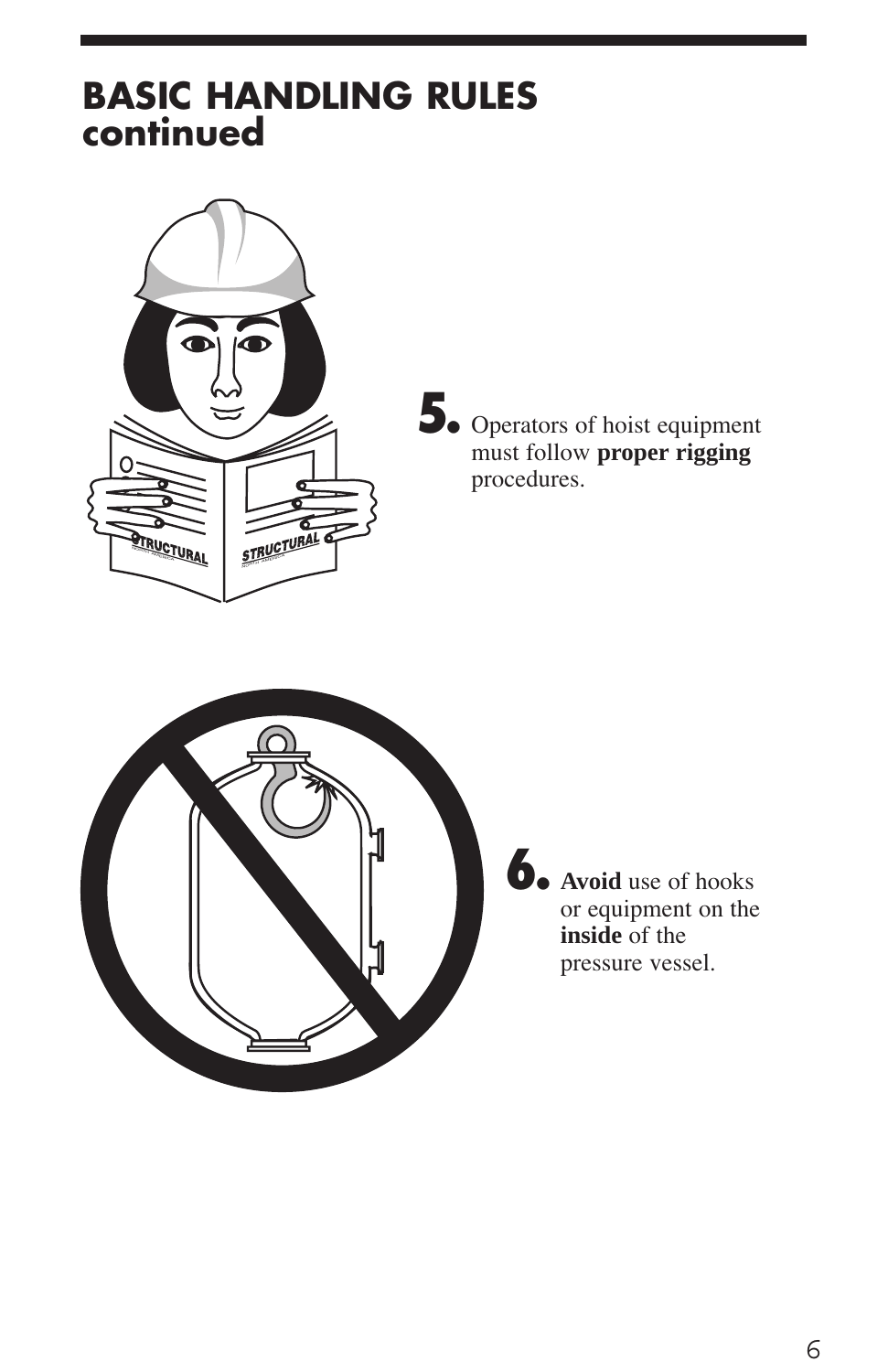Set rigging to lift from the outside, otherwise the lining could be damaged.

> كوي

**8.** Never fasten cables or chains around pressure vessel. Use canvas or nylon straps to avoid damage to the flange area.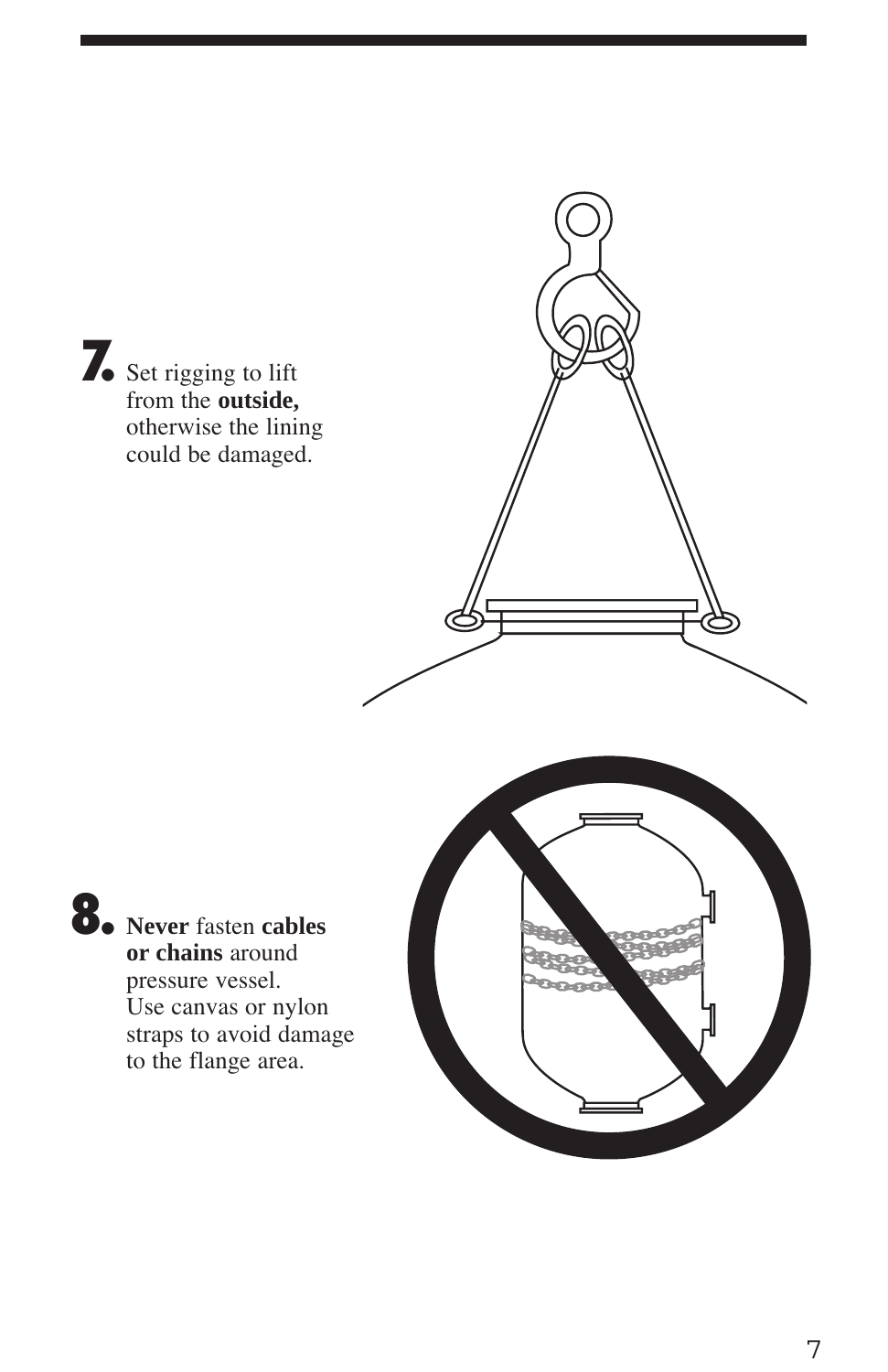#### **APPROVED LIFTING METHODS**

#### **By Flange**

The empty pressure vessel is lifted by placing a user-supplied, webbed nylon reinforced sling, Penco, or rated steel cable around the top flange. Sling must be rated at minimum of 10,000 lbs. (4,500 kg). **CAUTION:** Steel cable must have protective coating to prevent scratching of the flange's Teflon coating.

# 医皮质囊瘤囊瘤 建硬

#### **By Lift Strap**

Attach a 1/2" (12.7 mm) thick, user-supplied steel lift strap to the top flange, using at least two (2) holes per side. Then connect to a rated  $(10,000 \text{ lbs.}; 4,500 \text{ kg min.})$ eyehook and cable.

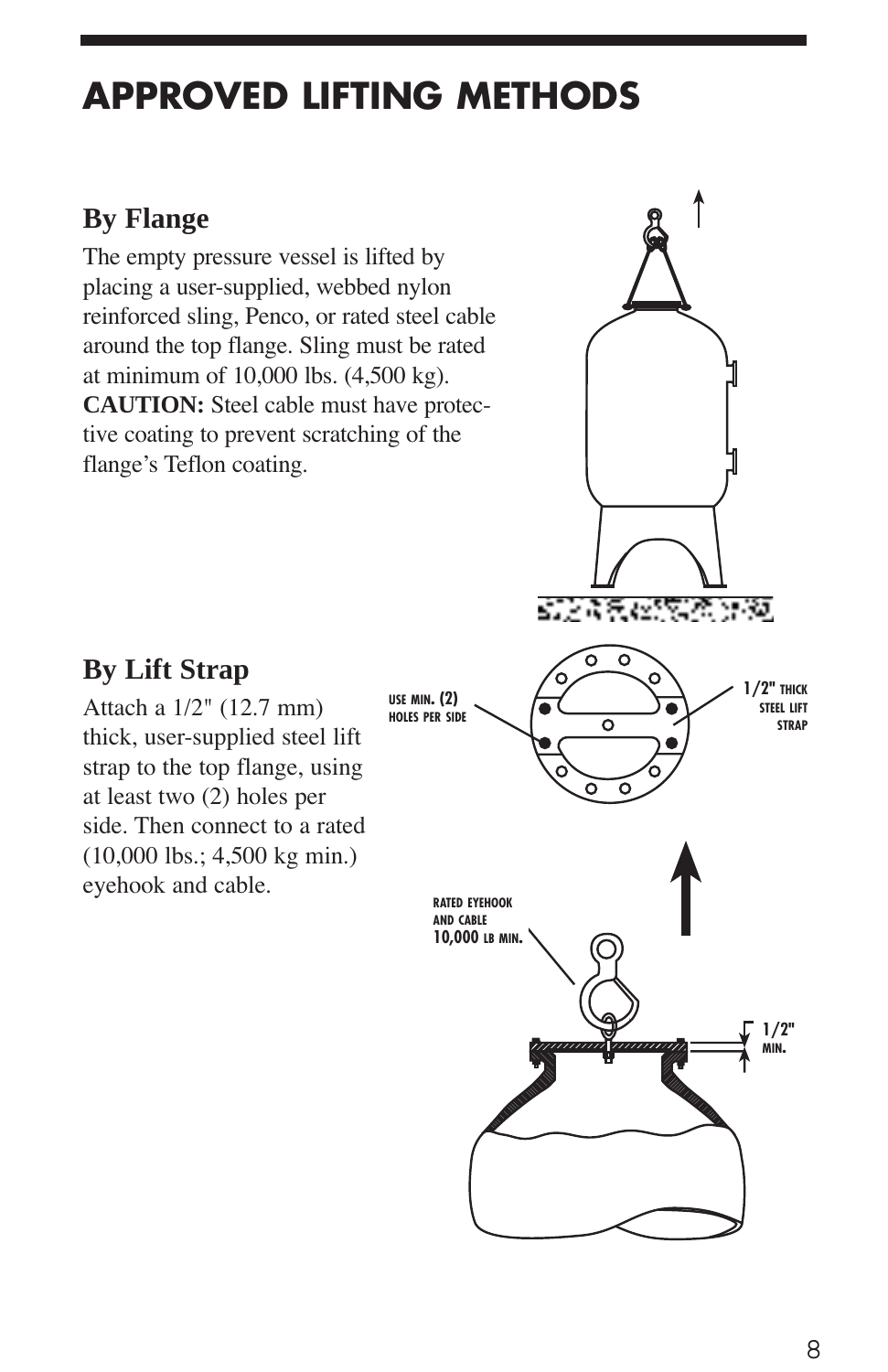

#### **By Lifting Lugs**

Bolt lifting eyes to the pressure vessel's integral lifting lugs (if specified) and attach a rated (10,000 lbs.; 4,500 kg) steel cable to the eyes. **CAUTION:** Protect the flange's protective coating from being scraped by the cables.



#### **By Forklift**

When unloading and installing a pressure vessel with I-Beam base, the pressure vessel may be lifted using a forklift unit. **CAUTION:** Use only the approved sling rig methods; do not place chain or cable around or inside pressure vessel. Be sure forklift is designed to handle the pressure vessel's weight at the height the pressure vessel is to be lifted above the floor.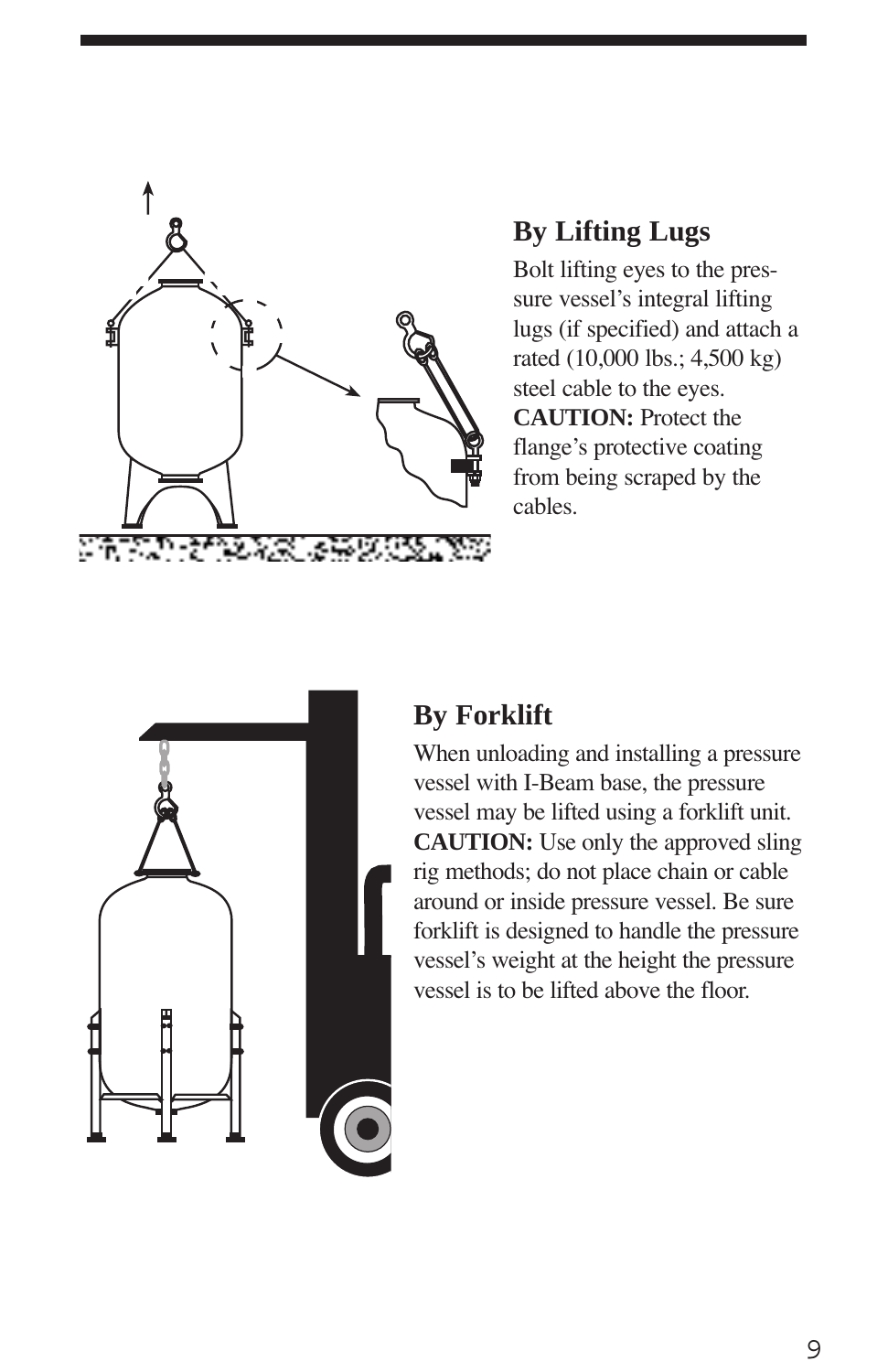#### **INSTALLING PRESSURE VESSEL WITH FIBERGLASS TRIPOD OR SKIRT BASE**

To prevent breakage of the Fiberglass base, the following procedure is recommended for handling, unloading, and installing these pressure vessel types.



**1.** When delivered, the pressure vessel and skid may be in a horizontal position. The first step is to **stand the whole assembly upright.**  All precaution described earlier should be observed to protect the pressure vessel from damage.



2. When the pressure vessel and skid are upright, **remove the** lag bolts which are holding the skid to the base of the pressure vessel.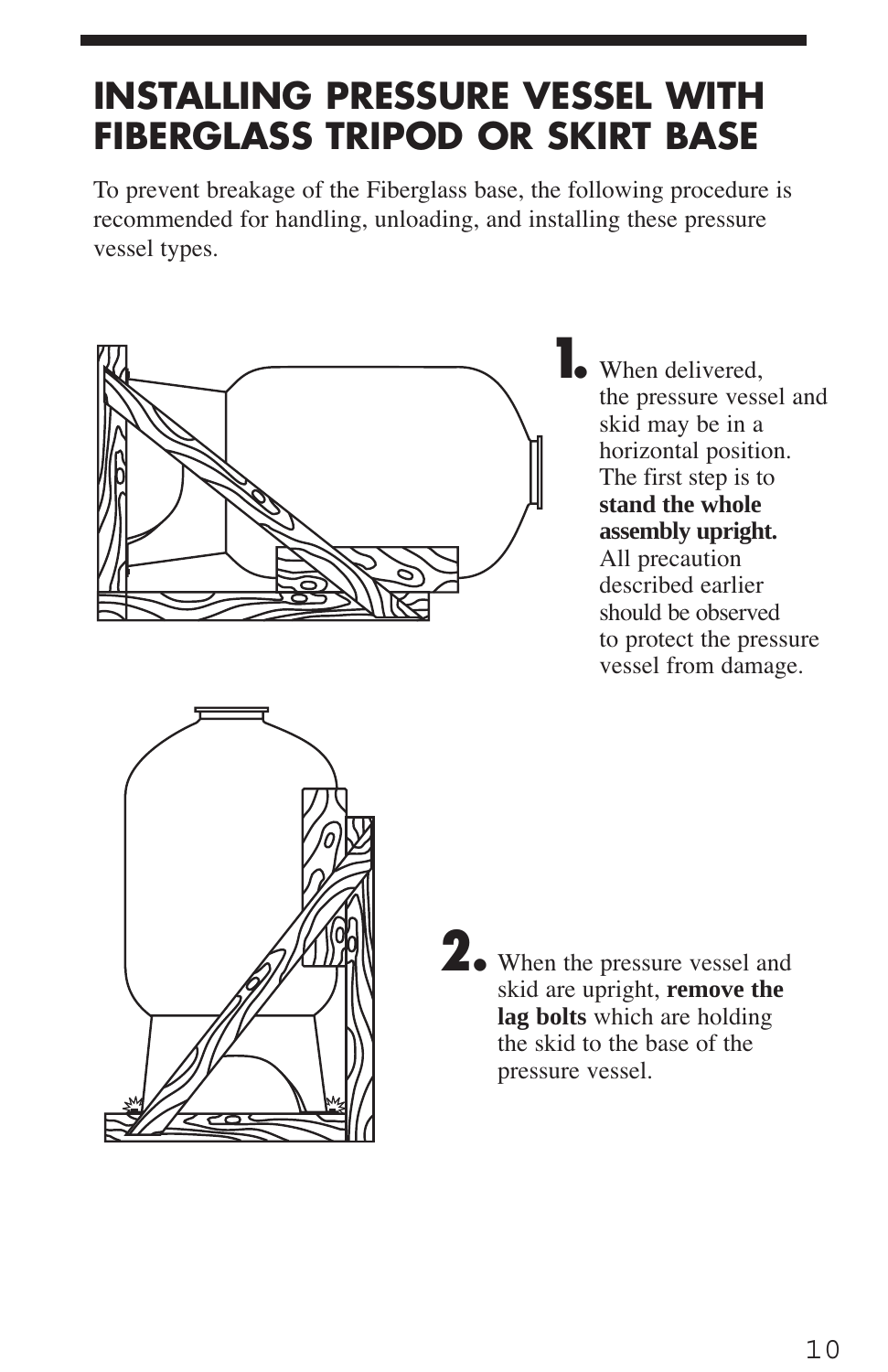

**1. Lower** the pressure vessel to the floor, level the pressure vessel, and **anchor** it with 3/8" lag bolts to floor.



\* BOLTS AND ANCHORS SUPPLIED BY CUSTOMER. (IT IS SUGGESTED THAT THE ANCHORS BE LOCATED AFTER THE PRESSURE VESSEL IS IN PLACE.)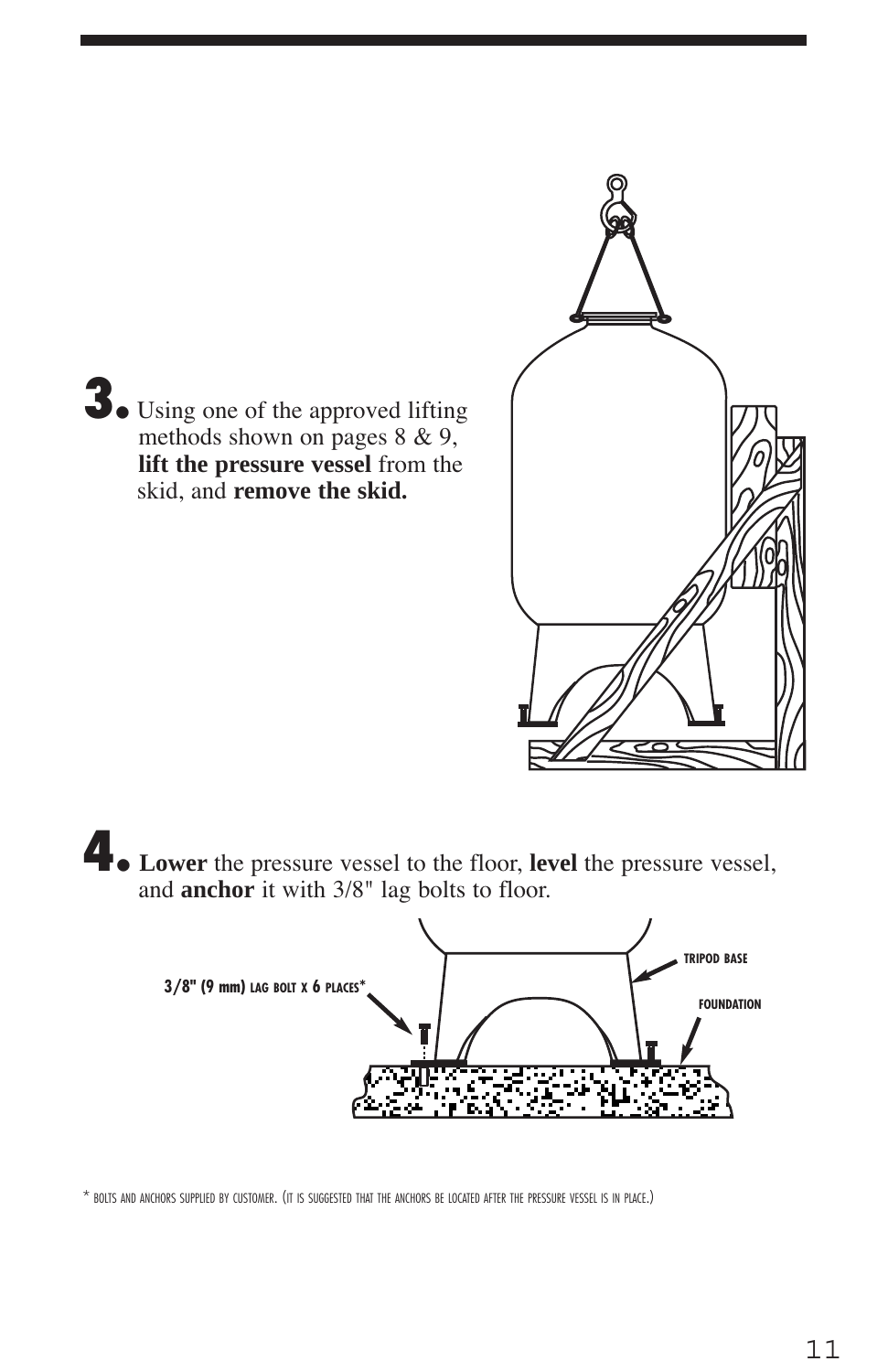#### **FLANGE COVER ASSEMBLY AND TORQUE RATINGS**



12-bolt Flange Cover (6", 152 mm Flange) Tightening Sequence for 5/16" (7.9 mm) **Stainless Steel Bolts** Torque to 11 ft.-lbs.  $(15 \text{ NM})$ 



8-bolt Flange Cover (4-1/2", 114 mm Flange) Tightening Sequence for 3/4" (19 mm) **Stainless Steel Bolts** Torque to 130 ft.-lbs. (176 NM)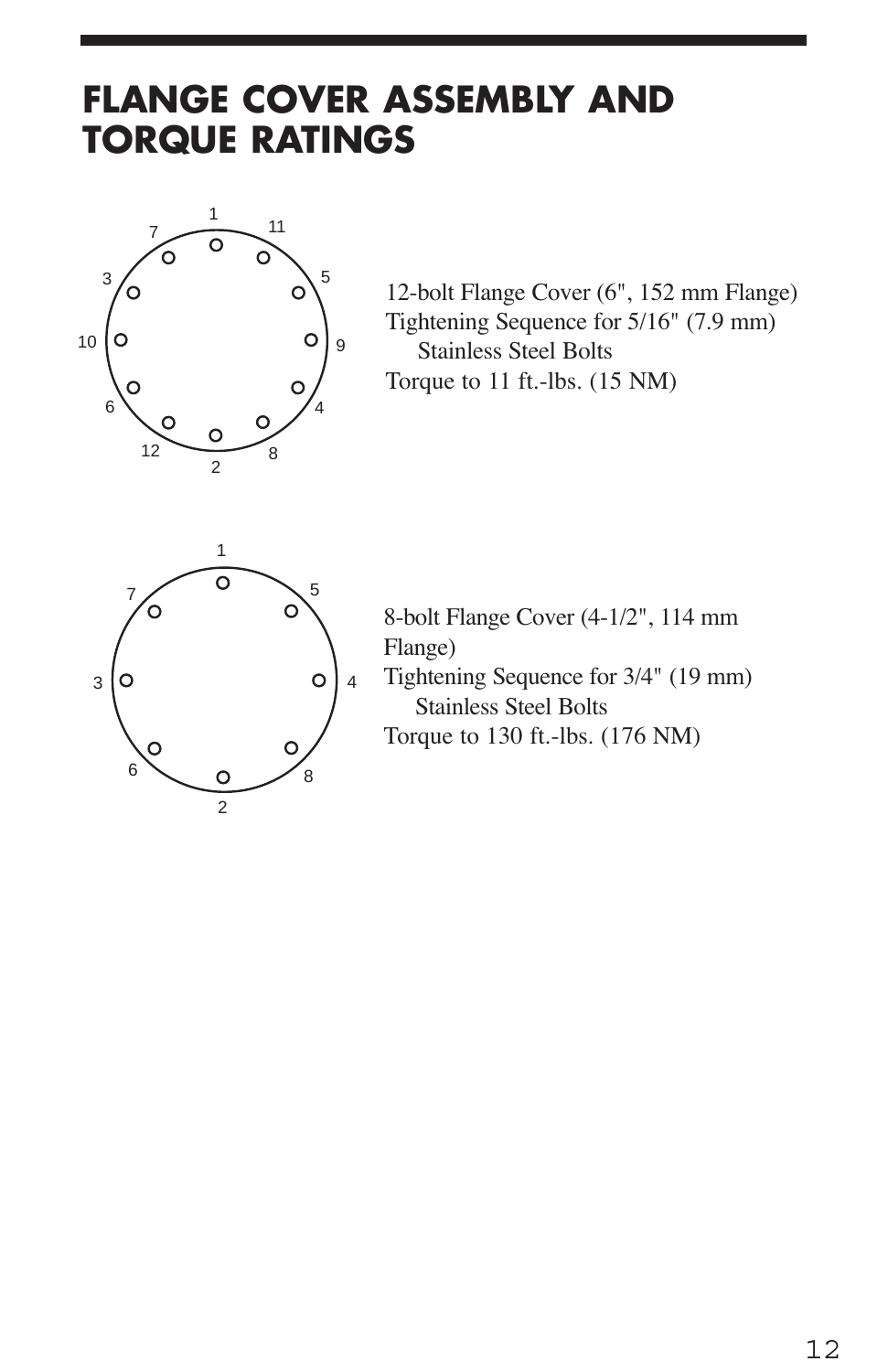#### **For All Vessels Larger than 24" Diameter**



24-bolt Manway Flange Cover Tightening Sequence for  $1/2$ " (12.7 mm) Stainless Steel Bolts Torque to ft.-lbs.  $(61 \text{ NM})$ 



8-bolt, 4" (102 mm) ANSI Flange Tightening Sequence for  $5/8$ " (15.9 mm) Stainless Steel Bolts Torque to ft.-lbs.  $(122 \text{ NM})$ 



8-bolt, 6" (152 mm) ANSI Flange Tightening Sequence for  $3/4$ " (19 mm) Stainless Steel Bolts Torque to ft.-lbs.  $(176 \text{ NM})$ 

| <b>TORQUE CHART</b>                                 |
|-----------------------------------------------------|
| $5/16$ " (7.9 mm) s/s* bolts = 11 ft. lbs. (15 NM)  |
| $3/8$ " (9.5 mm) s/s* bolts = 18 ft. lbs. (24 NM)   |
| $1/2$ " (12.7 mm) s/s* bolts = 45 ft. lbs. (61 NM)  |
| $5/8$ " (15.9 mm) s/s* bolts = 90 ft. lbs. (122 NM) |
| $3/4$ " (19 mm) s/s* bolts = 130 ft. lbs. (176 NM)  |

\* Stainless Steel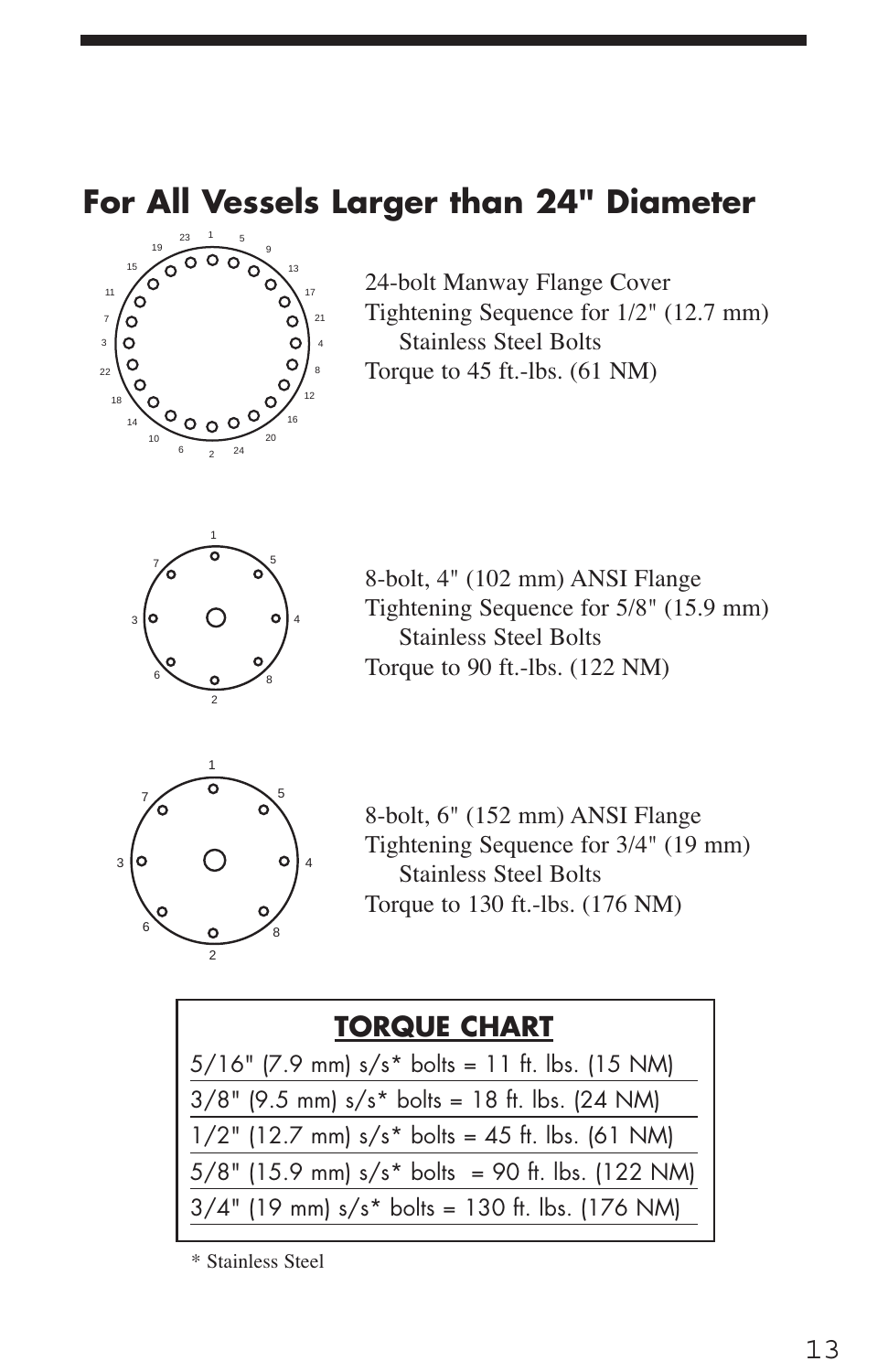#### **SIDE FLANGE SUPPORT STRENGTH**



Valves, piping and hardware all contribute to the weight loads put on side flanges.

Side flanges are rated for a bending torque, M, maximum of 50 ft. lbs. This means that:

 $dx$  F must be  $\leq 50$  ft lbs

For  $d = 1$  ft., Fmax.  $= 50$  lbs.

Where  $d = distance$  in feet from flange face to center of the load (such as a valve)

Fmax. = maximum support load in pounds



To support greater loads, a support kit, No. 12647, is available for upper side flanges only. With the support kit, the side flange is rated for a bending torque, M, of  $300$  ft. lbs.

Thus, for  $d = 1$  ft.,  $Fmax. = 300$  lbs.

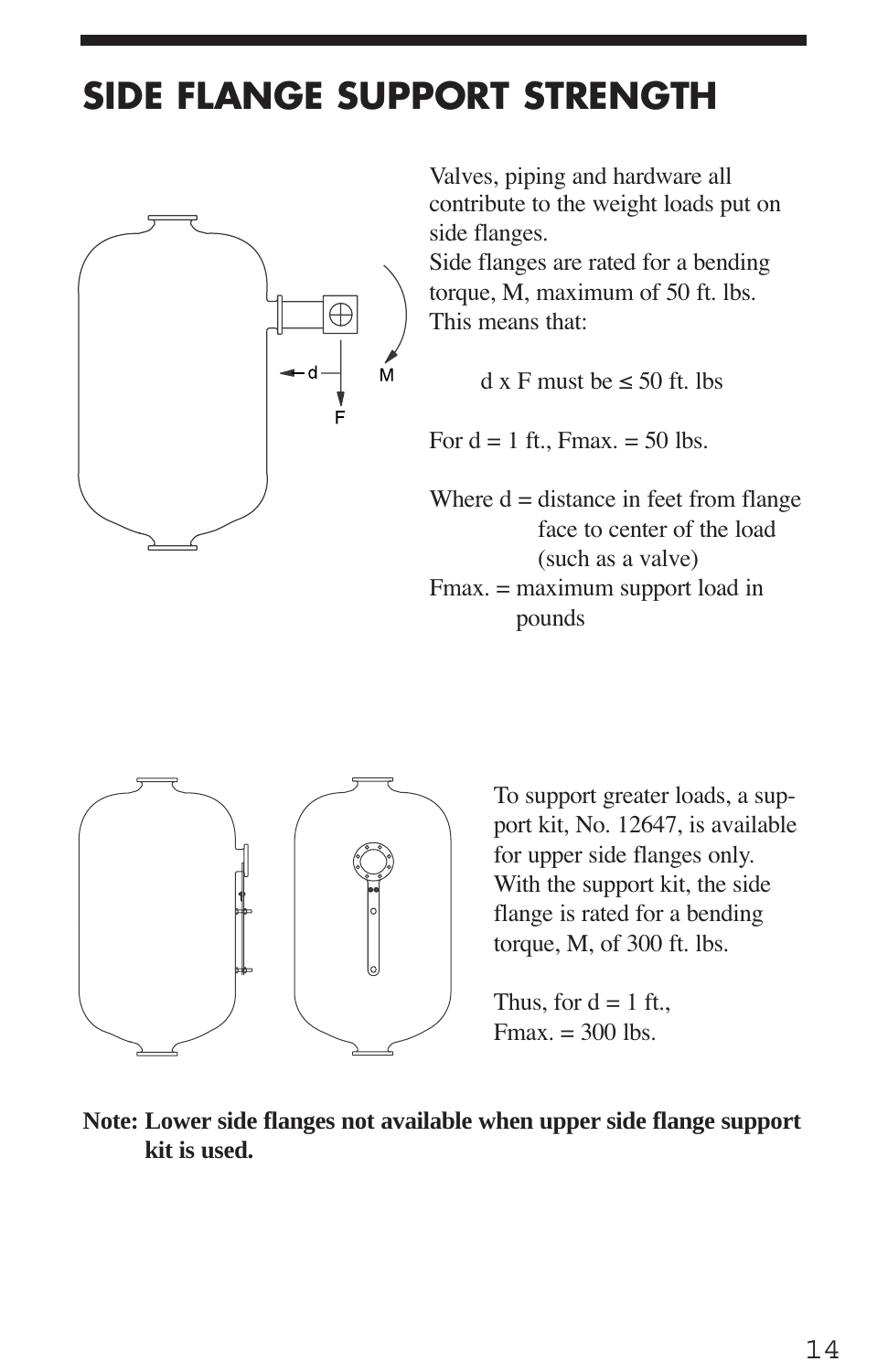

#### **Painting a Composite Pressure Vessel for UV Protection**

- **1.** Wash the pressure vessel with detergent and water, using a scrub brush. Use the brush actively over the pressure vessel surface to remove oil and grime.
- 2. Rinse the pressure vessel several times with water to remove soap residue and let dry.
- 3. Using a clean rag wetted with acetone, rinse the pressure vessel thoroughly with the acetone. Make sure that the rag does not become grimy, and use as much acetone as is practical to perform a "wet rinse" over the pressure vessel surface. NOTE: Acetone is extremely flammable. Should not be inhaled. Requires use of gloves.
- **4.** Spray paint or paint with a roller or brush.
- 5. A 100% interior/exterior acrylic latex enamel is preferred. The paint has a good adhesion and will not chalk. This is a one-step paint with water clean-up. The 100% acrylic latex enamel can be purchased at a paint store.
- $\bullet$  Coat the UV areas first, such as the top of the pressure vessel and the side, where sun rays directly hit the pressure vessel.
- A light-colored, pigmented paint is preferred. White paint is best.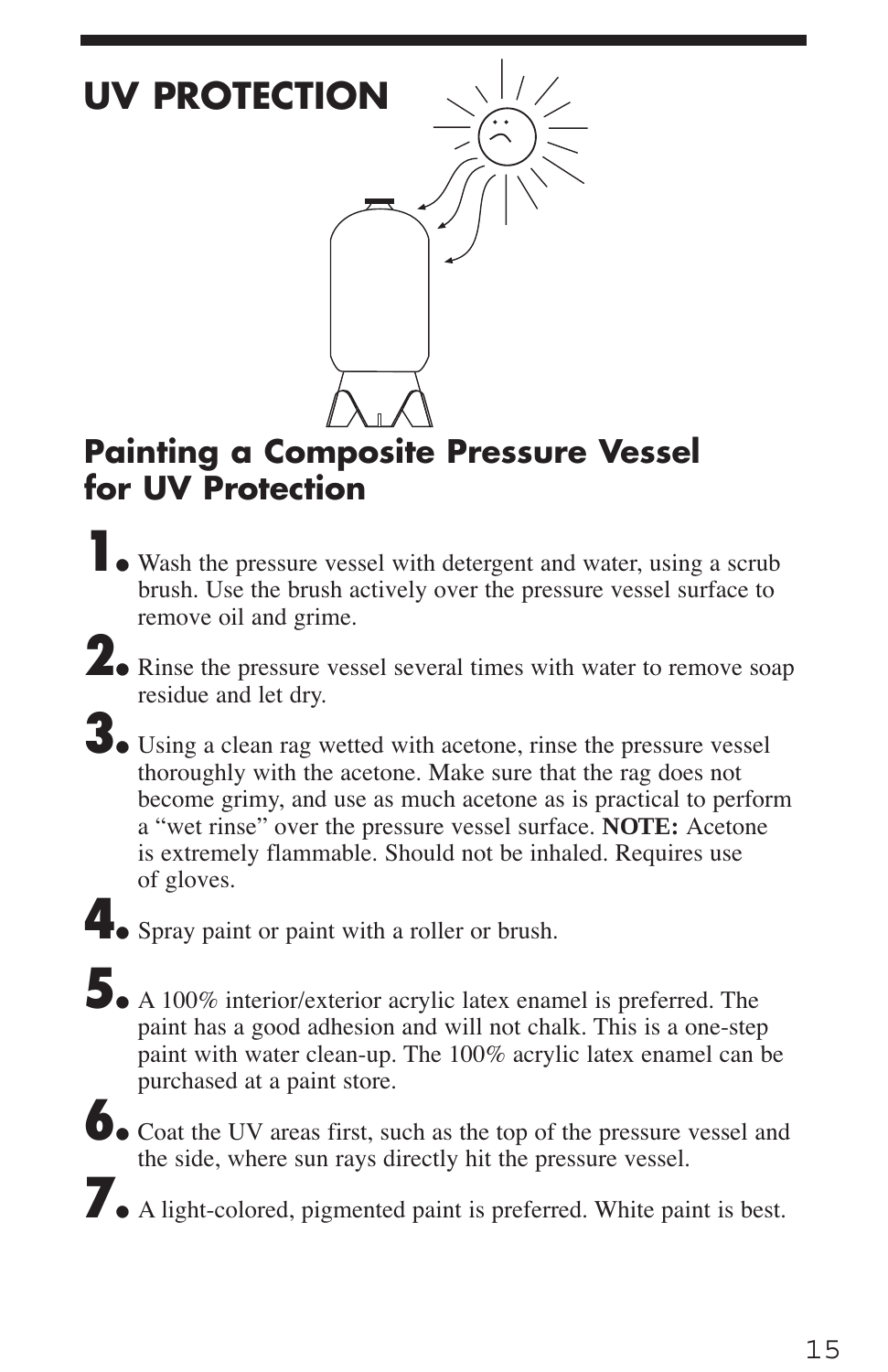#### **VACUUM PROTECTION FLEX CONNECTORS**

The pressure vessel is rated for an internal negative pressure of  $5$ " Hg (17 Pa) vacuum below atmospheric. If negative pressure could ever exceed 5" Hg (17 Pa), an adequate vacuum breaker must be installed between the pressure vessel inlet and any valves, as shown here.

System connections to the pressure vessel must accommodate vertical expansion between side, top, and bottom openings. Either flexibility in piping, as shown on pages  $22$  and  $23$ , or flex connectors as shown here, are recommended.

Flex connectors and Vacuum Breakers are available from Structural Please consult accessory catalog. Contact Customer Service; Tel: 440-286-4116

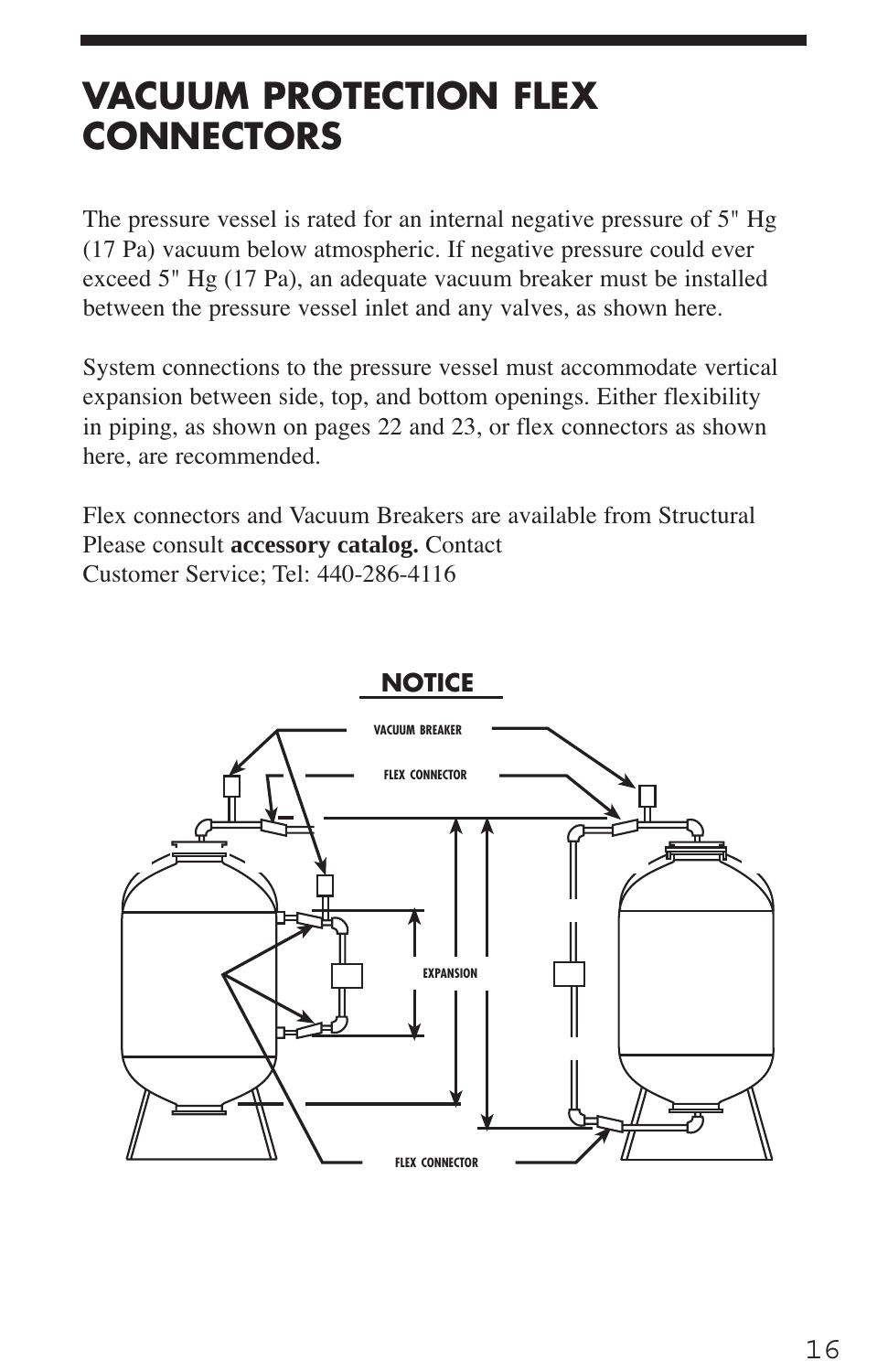#### **FLEXIBILITY IN PIPING**



An effective alternative to flex connectors uses the inherent flexibility of right angle system design. By calculating the amount of cantilever overhang needed to absorb the torsional effect created by the pressure vessel's vertical movement, it is possible to build the needed flexibility right into the piping system. This can be done with both top/bottom and side flow piping setups.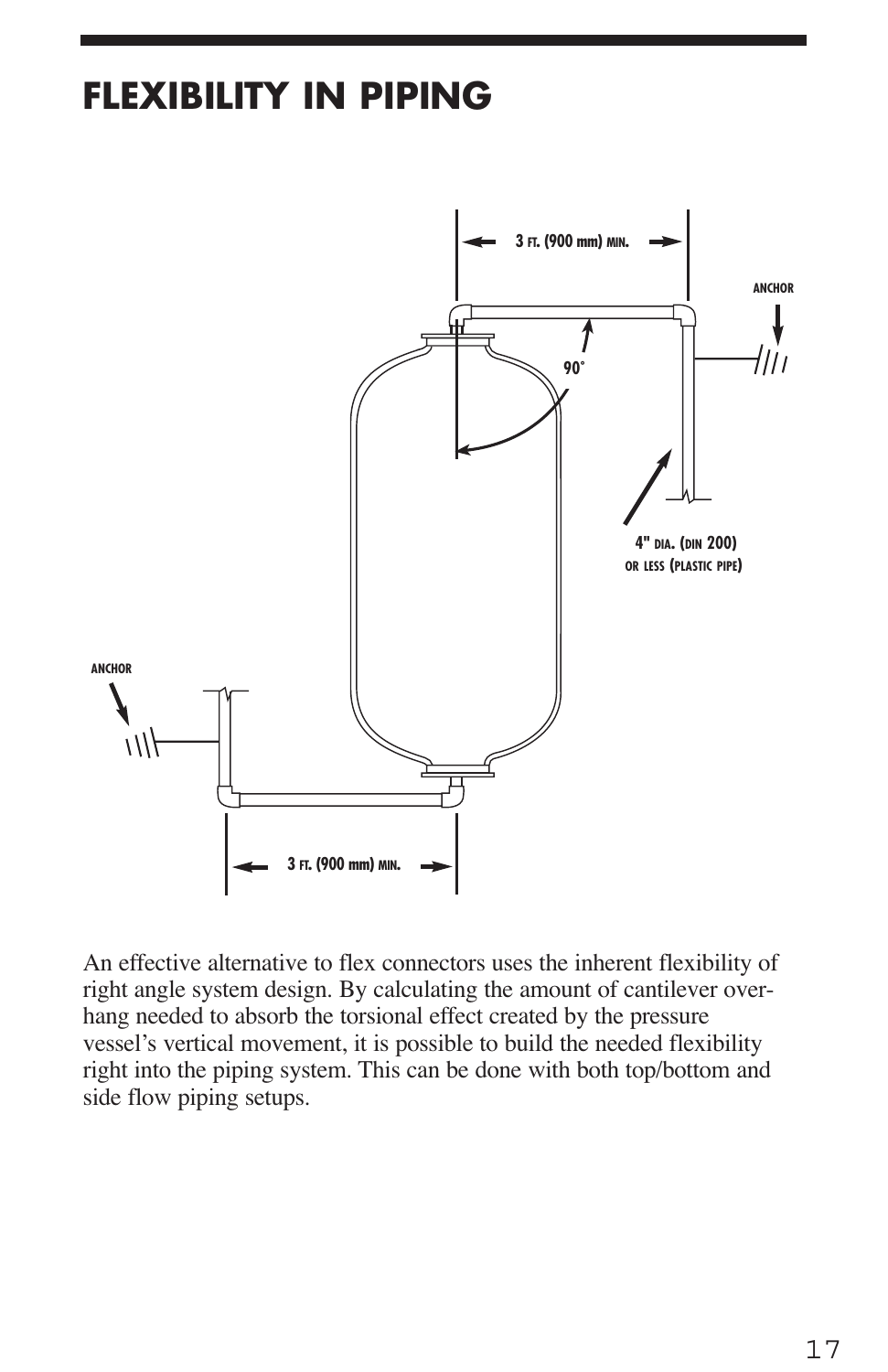#### **FLEXIBILITY IN PIPING** (continued)



The figures shown here are the acceptable minimum for the pressure vessel at its rated pressure of 150 psig. When using the pressure vessel at a lower pressure, the minimum pipe run length can be reduced, using this formula:

- a. Multiply pressure vessel pressure in psi x 36
- b. Divide above by 150
- c. Result is minimum span of horizontal piping in inches

For example, if the pressure vessel pressure is 120 psi:

a.  $120 \times 36 = 4,320$ b. 4,320 divided by  $150 = 28.8$ c. Minimum span of horizontal piping is 29 inches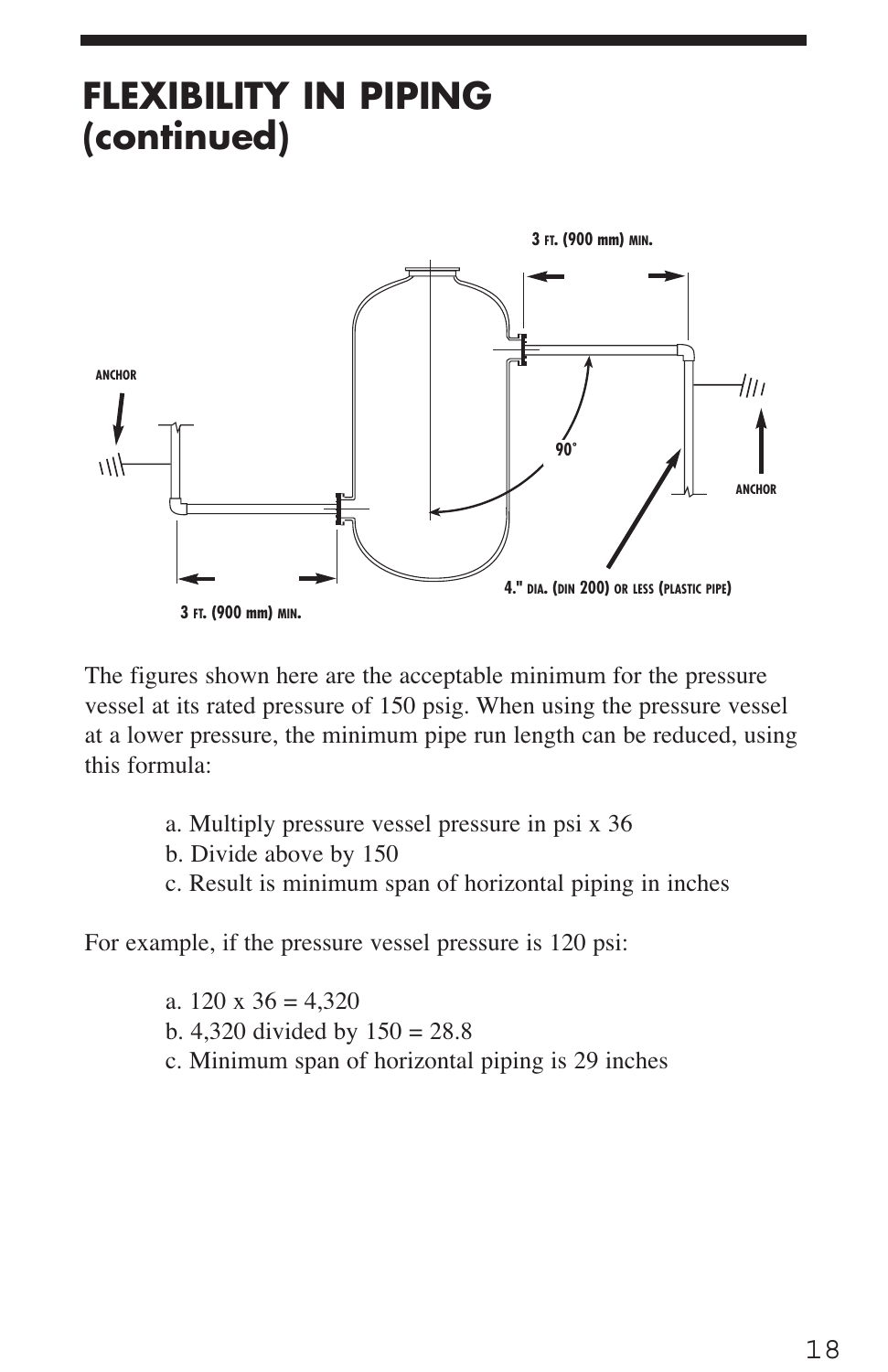#### **VERTICAL BASE REMOVAL AND REPLACEMENT**

**FOR:**



#### **REMOVAL KIT**

A kit  $(\text{\#11644})$  with the required tools and instructions is available for purchase with the replacement base. The kit consists of wooden wedges  $(2)$ , saw blades  $(3)$  with handle, adhesive (Bostic 1000), gloves, safety glasses and a rubber hammer.

#### **REMOVAL**

To remove the original base, the pressure vessel must be empty and in the horizontal position. The pressure vessel must be lying on a protective material, such as cardboard, to protect it.



**NOTE: SAFETY GLASSES AND GLOVES MUST BE WORN FOR YOUR SAFETY**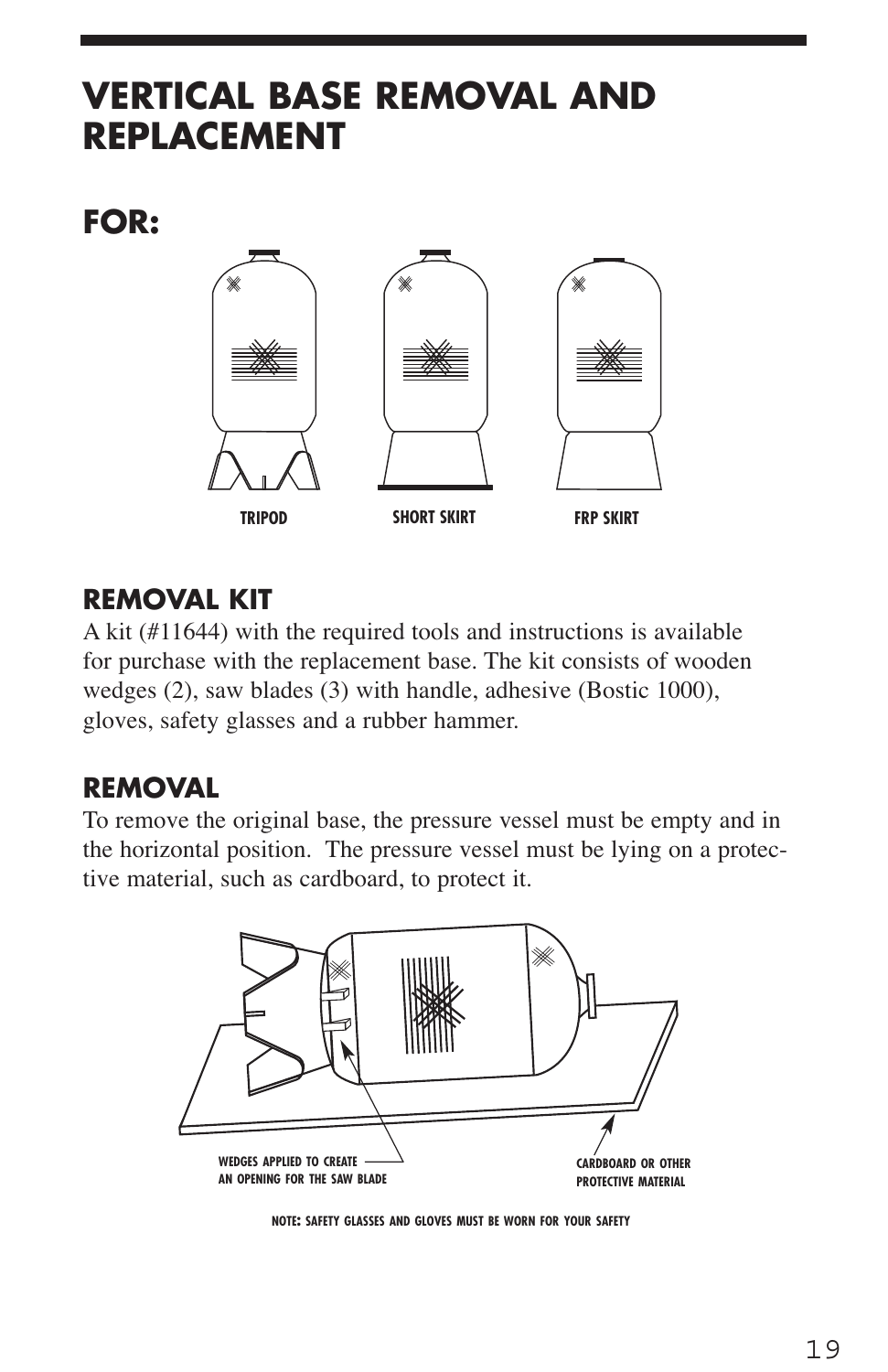#### **VERTICAL BASE REMOVAL AND REPLACEMENT (continued)**

**•** Drive a wooden wedge between the pressure vessel and the base with the rubber hammer to create an opening to insert the saw blade. If necessary, use the second wooden wedge to make an opening for the saw blade. Have the saw blade teeth toward your hand so that you cut the adhesive with a pulling motion rather than a pushing motion. Use extreme caution to avoid injury when performing this step.



NOTE: Use extreme caution to avoid damaging fibers. If fibers are damaged, pressure vessel must **not** be used.

- As the adhesive is being cut, the wedges must be moved (around the outer diameter of the base) to maintain a gap between the pressure vessel and the base to allow the saw blade to cut the adhesive without getting bound up.
- 3. After the base is removed, the heavy excess adhesive on the pressure vessel must be removed. Be careful. Do not damage exterior surface of the pressure vessel. It is not necessary to remove all of the old adhesive, but just the heavy excess to allow room for the fresh adhesive. Take your time, the base was installed for the life of the pressure vessel, so it may take a great deal of effort and patience to remove the old base without damaging the pressure vessel.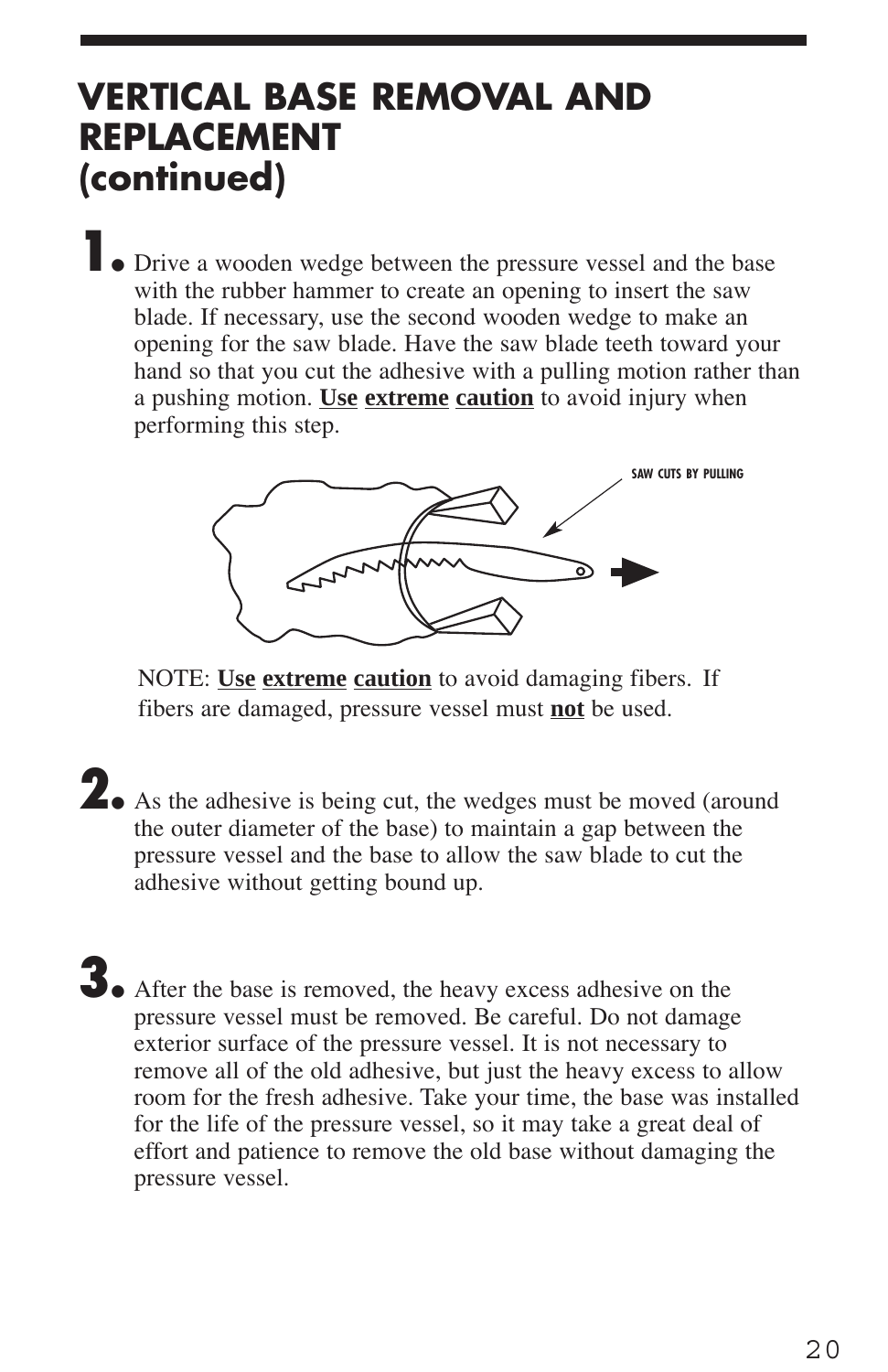#### **INSTALL THE NEW BASE**

• You must first level the base on a concrete floor. The wooden wedges may need to be used under one or two of the tripod legs to get the base level if the floor is not level.



- **2.** The adhesive is applied to the base (with a caulking gun) in a pattern that duplicates the area covered on the old base. The tip of the adhesive tube must be cut to apply the adhesive in a 1/4" diameter minimum
- 3. The pressure vessel must be lifted vertically (see drawings on lifting options) and set down onto the base.
- Level the pressure vessel by using a level on at least 4 points around the outer diameter of the pressure vessel.
- $\sum$  Once you are satisfied that the pressure vessel is level, the pressure vessel must be allowed to set (undisturbed) for at least 8 hours.
- **b**. Install the pressure vessel.